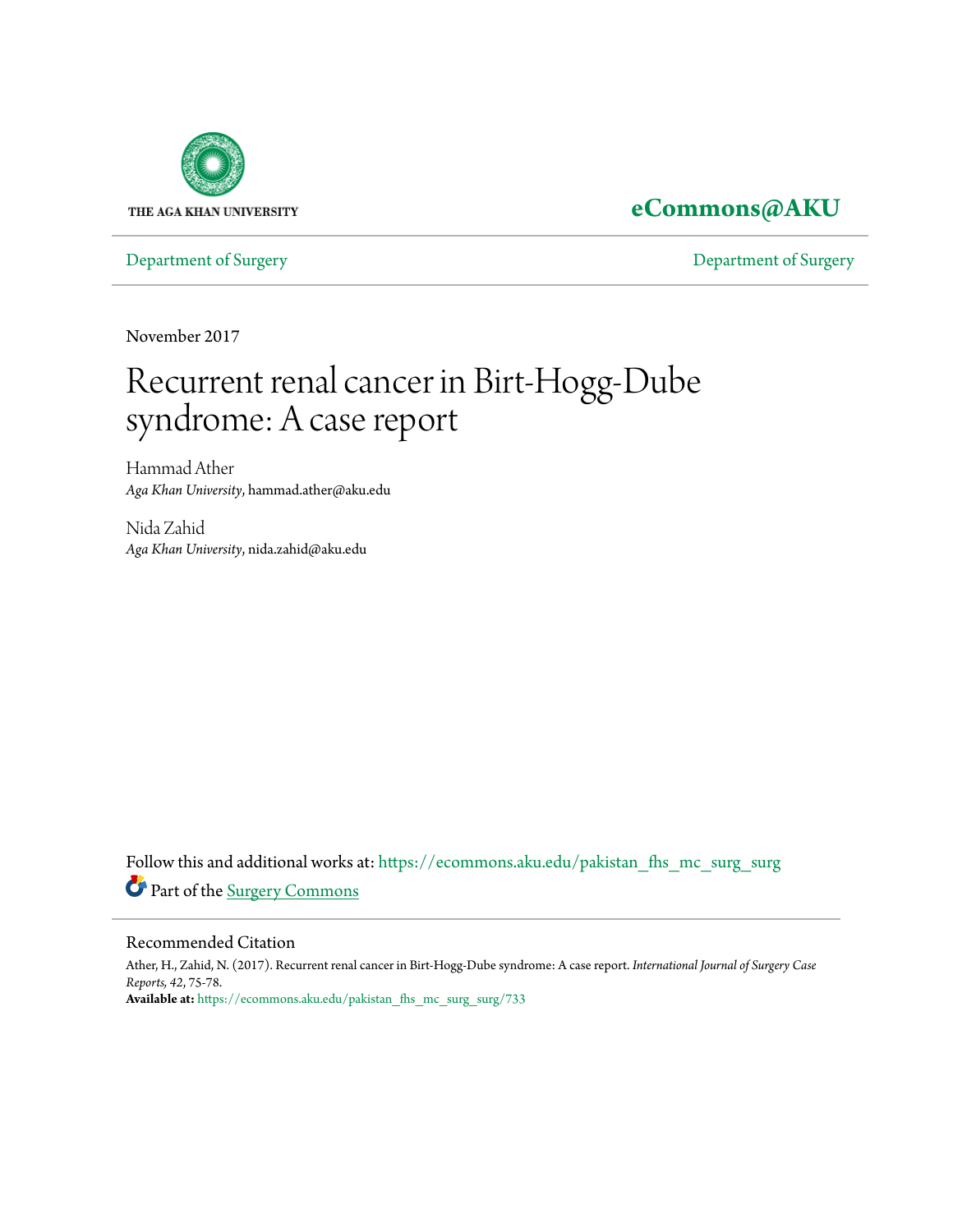[International](https://doi.org/10.1016/j.ijscr.2017.11.032) Journal of Surgery Case Reports 42 (2018) 75–78

Contents lists available at [ScienceDirect](http://www.sciencedirect.com/science/journal/22102612)



International Journal of Surgery Case Reports

journal homepage: [www.casereports.com](http://www.casereports.com)

## Recurrent renal cancer in Birt–Hogg–Dubé syndrome: A case report



# CrossMark

### Hammad Ather, Nida Zahid<sup>∗</sup>

Department of Surgery, Aga Khan University, Karachi, Pakistan

#### a r t i c l e i n f o

Article history: Received 13 October 2017 Received in revised form 14 November 2017 Accepted 16 November 2017 Available online 28 November 2017

Keywords: Case report Birth Hogg Dube syndrome FLCN gene Pneumothorax Renal cell carcinoma Radical nephrectomy

#### A B S T R A C T

INTRODUCTION: Birt–Hogg–Dubé syndrome (BHDS) is a rare autosomal dominant disease. It is caused by constitutional mutations in the FLCN gene. Since BHDS is a rare syndrome therefore it is unknown to many physicians. However, itis importantto identify this rare syndrome at early stages because incidence of renal cancer in BHD patients is very high and its detection at early stages can prevent its metastasis. Hence, we want to present a case of BHDS and draw the attention of the treating physician to this rare inherited disorder and discuss its appropriate diagnosis and management.

CASE PRESENTATION: We present a case of a 50-year old male presented to the consulting clinics of a University Hospital with right flank pain since the last 2 months. The Computed Tomography (CT) and biopsy on the right renal mass indicated clear cell type renal cell carcinoma with significant lymphadenopathy. Past history of cystic lung disease and pneumothorax along with positive finding of renal cell carcinoma on CT and biopsy suggested Birt-Hogg-Dubíe (BHD) syndrome. The patient underwent right radical nephrectomy and lymph node dissection. His 3 months post- surgery follow up CT scan indicated disease recurrence.

CONCLUSION: In conclusion, it is important to identify this rare syndrome at early stages. Diagnosis for the patients with a positive family history for renal cell cancer and pneumothorax should be considered. FLCN sequencing should also be taken into account in patients and their families because incidence of renal cancer in BHD patients is very high and detection at early stages can prevent its metastasis.

© 2017 The Authors. Published by Elsevier Ltd on behalf of IJS Publishing Group Ltd. This is an open access article under the CC BY-NC-ND license [\(http://creativecommons.org/licenses/by-nc-nd/4.0/](http://creativecommons.org/licenses/by-nc-nd/4.0/)).

#### **1. Introduction**

Birt–Hogg–Dubé syndrome (BHDS), which is also known as Hornstein–Knickenberg syndrome, is a rare autosomal dominant disease originally reported in 1977.[\[1\]](#page-3-0) BHDS is an autosomal dominant monogenic disorder caused by constitutional mutations in the FLCN gene  $[2-4]$ . FLCN is a tumor suppressor gene  $[5-7]$ , and codes for the protein folliculin  $[8]$ . Since the first discovery of the mutation in the FLCN gene, various FLCN germ line mutations have been identified in Caucasian and Asian families [\[9–11\].](#page-3-0) The clinical manifestations of this syndrome are as follows; Lung cyst that is the hall mark of lung involvement that increases the risk of pneumothorax [\[12,13\].](#page-4-0) Secondly manifestations of the skin are; fibrofolliculomas, trichodiscomas, and acrochordons, which mainly occurs on the face, neck, and upper trunk [\[1,14\].](#page-3-0) However, the utmost severe manifestation of the syndrome is the susceptibility to renal cell carcinoma (RCC) [\[15\].](#page-4-0) More than 600 families with BDHS have been reported till 2016  $[16]$ . Since BHDS is a rare syndrome therefore it is unknown to many physicians. More families with BHDS may exist

E-mail addresses: [hammad.ather@aku.edu](mailto:hammad.ather@aku.edu) (H. Ather), [nida.zahid@aku.edu](mailto:nida.zahid@aku.edu) (N. Zahid).

and the syndrome is likely to be under-diagnosed. Since it is a rare disease its diagnosis and management is a crucial element. Therefore we present a case of BHDS and hope to draw the attention of the treating physician to this rare inherited disorder.

### **2. Case**

A 50-year old male presented to the consulting clinics of a University Hospital with right flank pain since the last 2 months. Family history showed that the mother had bullous lung disease. Moreover about 10 years back the patient presented with complain of shortness of breath and was diagnosed with cystic lung disease and underwent video assisted thoracoscopy (VAT)/apical pleurectomy/pleurodosis. On examination his vitals were stable and systematic examination was unremarkable except there was decrease air entry in middle and lower zone bilaterally. His laboratory test showed anemia and raised C reactive protein. The Computed Tomography (CT) presented ill-defined infiltrating right infrahilar and lower pole renal lesion with a partly exophytic component along with multiple enlarged adjacent centrally located necrotic lymph nodes in the aortocaval and retrocaval locations [\(Fig.](#page-2-0) 1) and enlarged mediastinal lymph nodes. Moreover emphysematous changes in the lungs with patchy fibrotic changes and scattered nodularity was found representing sequel of old infection with typical cyst in the lungs bilaterally. A biopsy was per-

2210-2612/© 2017 The Authors. Published by Elsevier Ltd on behalf of IJS Publishing Group Ltd. This is an open access article under the CC BY-NC-ND license ([http://](http://creativecommons.org/licenses/by-nc-nd/4.0/) [creativecommons.org/licenses/by-nc-nd/4.0/](http://creativecommons.org/licenses/by-nc-nd/4.0/)).

<sup>∗</sup> Corresponding author at: Department of Surgery, Aga Khan University, Stadium Road, 74800, Karachi, Pakistan.

<https://doi.org/10.1016/j.ijscr.2017.11.032>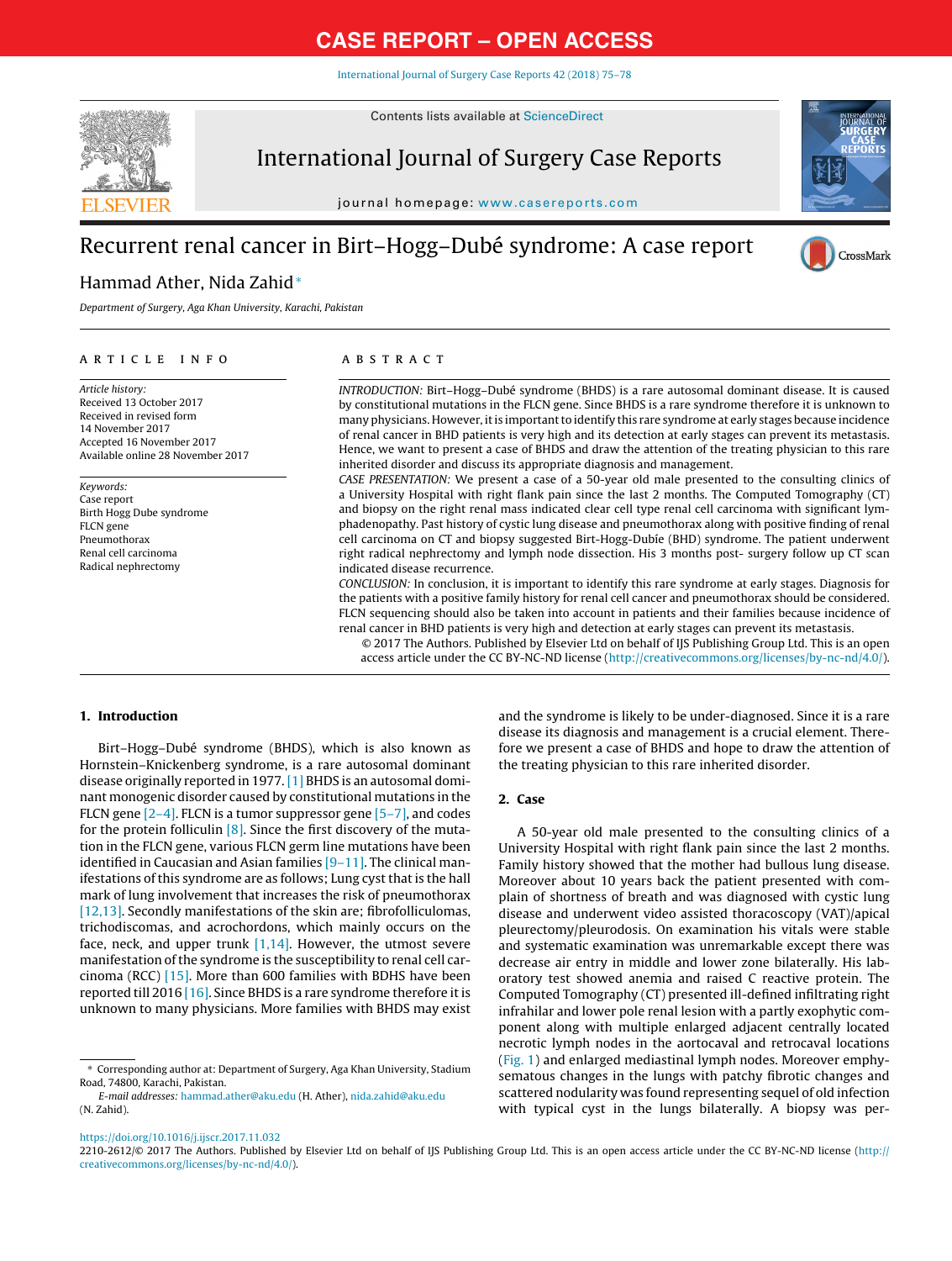<span id="page-2-0"></span>76 H. Ather, N. Zahid / International Journal of Surgery Case Reports 42 (2018) 75–78



**Fig. 1.** The CT scan shows a suspicious looking ill-defined infiltrating right infrahilar and lower pole renal lesion with a partly exophytic component. Multiple enlarged adjacent centrally necrotic lymph nodes in the aortocaval and retrocaval locations.

formed on the right renal mass that indicated clear cell type renal cell carcinoma with significant lymphadenopathy. Histopathology showed multiple cores comprising of fibro collagenous tissue infiltrated by neoplastic lesion comprising of polygonal cells showing clear to eosinophilic cytoplasm and round to oval hyperchromatic nuclei. Focally, papillary like structure was noted. The lesion was surrounded by lymphocytic population. However, no definite lymphoid was observed. Special PAS stain highlighted abundant intracytoplasmic glycogen in the neoplastic cells. The CT and biopsy findings of renal cell carcinoma in combination with the past history of cystic lung disease and pneumothorax and a positive family history of bullous lung disease suggested Birt-Hogg-Dubie (BHD) syndrome. The patient underwent right radical nephrectomy and lymph node dissection which was performed by the urologist. On discharge the patient was referred for chest physiotherapy as he had low lung compliance. Standard of care was given according to institutional policies and intervention according to EAU guideline Two months post- surgery the patient again presented with cough and chest X- ray revealed right pneumothorax. He was admitted for chest tube insertion and was treated for lower respiratory tract infection. His follow up CT three months following radical nephrectomy indicated disease recurrence (Fig. 2). He is being referred for consideration of systemic treatment.

The work has been reported in line with the SCARE criteria [\[17\].](#page-4-0)



**Fig. 2.** The CT scan reveals interval follows radical nephrectomy and lymphodectomy and increase in caval node at renal hilum on right side measuring 29 mm in short axis. A simple renal cortical cyst evident at the lower pole of the left kidney.

#### **3. Discussion**

BHDS is a rare hereditary syndrome with a higher increased risk of, multiple lung cysts predisposing to recurrent pneumothorax, increased risk of renal cancer and fibro-folliculomas in the skin. Multiple lung cysts are seen in approximately 67–90% of patients with BHDS and about 40% experience pneumothorax  $[12]$ . This was evident in our case where the patient first presented with an apical bleb and developed cystic lung disease and pneumothorax. The treatment of pneumothorax in BHDS is similar to the treatment of pneumothorax of other etiologies [\[18\].](#page-4-0) Almoosa et al. suggested  $[19]$  that chemical and surgical pleurodesis decreases the pneumothorax recurrence rate, therefore pleurodesis after the first spontaneous pneumothorax in BHDS has been suggested. Further, thorascopic pleural covering technique has also been suggested as a way of preventing recurrence of pneumothorax in patients with BHDS [\[20\].](#page-4-0) In our case the patient underwent Video Assisted Thoracoscopy (VAT)/Apical Pleurectomy/Pleurodosis when he was diagnosed with cystic fibrosis and pneumothorax for the first time.

Renal Cell Carcinoma (RCC) is one of the most dreaded complication of BHDS and its diagnosis and management is very crucial. Approximately 30% of BHDS patients develop renal tumors, and it is commonly found in middle-aged patients with mean age 50.7. [\[21\]](#page-4-0) Early diagnosis of BHDS is important so that patients are included in RCC screening programs. It would help in preventing metastatic disease, which has miserable prognosis. Since the syndrome is rare, the diagnosis is often delayed for years and the variable presentation of the syndrome contributes to the diagnostic difficulties. Along with the diagnostic difficulties, management is also a crucial element of RCC. It is recommended that if any tumor is greater than 3 cms a partial nephrectomy should be performed with an effort to clear kidney of all grossly evident tumors. Tumor <3 cms diameter can be observed because the risk of metastasis appears to be relatively low in this situation  $[22]$ . The patients presenting with small renal tumors (<4 cm) may undergo radiofrequency ablation (RFA) or cryoablation. However, nephrectomy is the recommended standard treatment procedure  $[23]$ . In our case study the patient underwent radical nephrectomy and lymph node dissection upon diagnosis of renal cell carcinoma with a tumor size of 9\*4\*4 cms and lymphadenopathy.

Skin manifestations are also common in BHDS and are seen in approximately 58-90% of patients  $[21]$ . The involvement of the skin is benign, and no follow up is needed  $[24]$ .

Recently, the European BHDS consortium has proposed a set of criteria for the diagnosis of BHDS [\(Table](#page-3-0) 1) [\[25\]](#page-4-0)

Therefore it is essential that upon diagnosis of BHDS, the patients should undergo examination of the skin for fibro-folliculomas, CT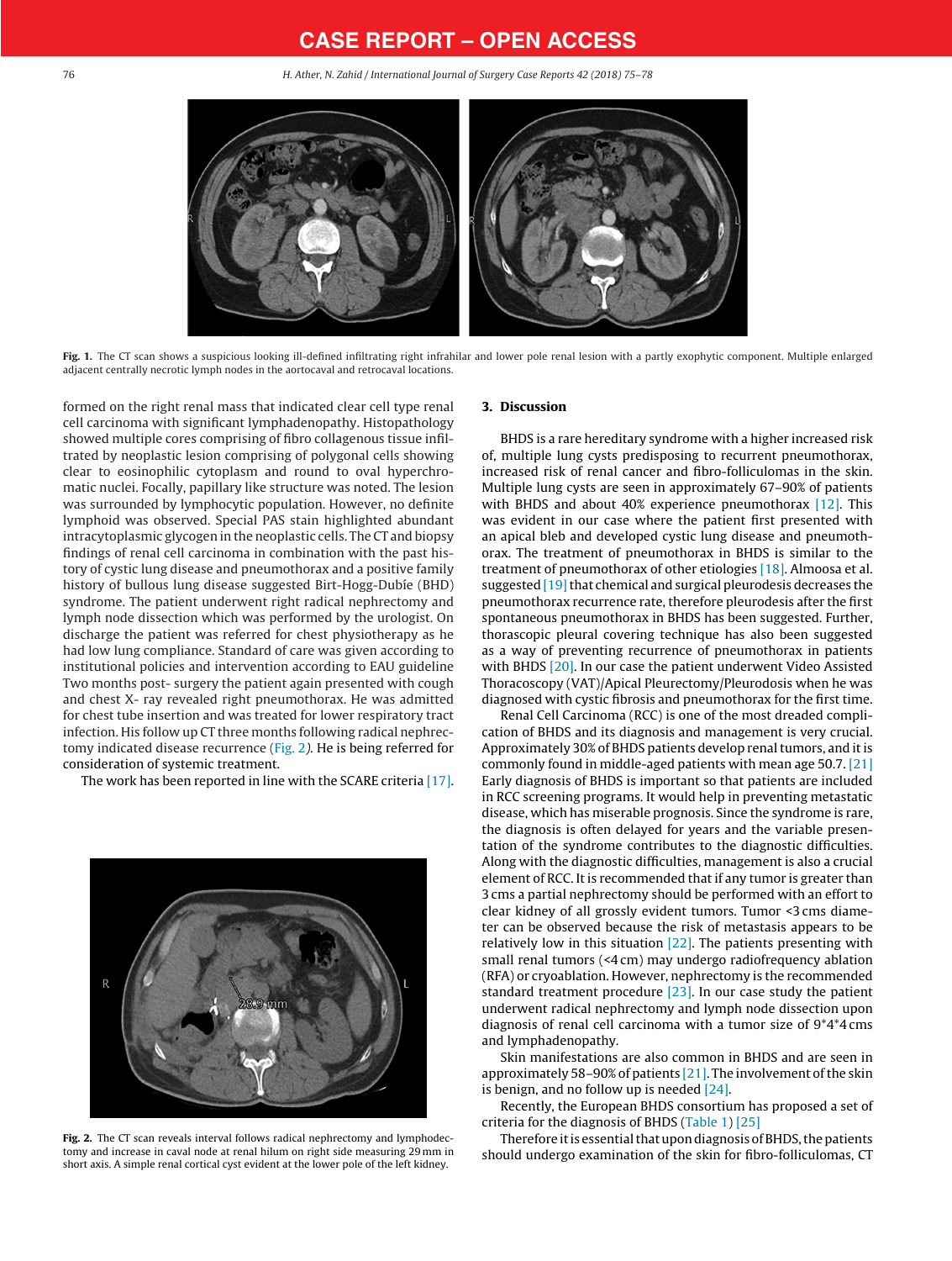H. Ather, N. Zahid / International Journal of Surgery Case Reports 42 (2018) 75–78 77

#### <span id="page-3-0"></span>**Table 1**

Diagnostic Criteria for BHDS as proposed by the European BHDS consortium.

- A patient has Birt-Hogg-Dube syndrome if:
- $\bigcirc$  The patient has a pathogenic FLCN mutation, or

 $\bigcirc$  The patient has >4 fibrofolliculomas or trichodiscomas, at least one histologically confirmed, of adult onset, or

- If 2 of the 3 following manifestations are present:
- Multiple bilateral lung cysts with basal predominance and no other apparent cause. With or without spontaneous pneumothorax.
- A first degree relative with BHDS
- Early debut (<50 years) of renal tumors or the presence of:
- $\bigcirc$  Multiple bilateral renal tumors
- $\bigcirc$  Renal tumors of the chromophobe/oncocytotic type

imaging of the thorax for lung cysts, abdominal MR or CT imaging for renal tumors as well as genetic screening for pathogenic FLCN mutations. In our case we did not test for FLNC mutation. Identification of FLCN defects in families with BHD has led to new insights in the penetrance and clinical variability of this syndrome. It is proposed that diagnostic criteria for BHDS should be based on clinical manifestations and the outcome of DNA testing. And it is important that all patients suspected of having BHD should be offered genetic testing to confirm the diagnosis [\[26\].](#page-4-0) Infact, if a pathogenic FLCN mutation is identified, all at-risk relatives should be offered genetic counseling and predictive testing [\[24\].](#page-4-0)

#### **4. Strengths**

Through our case report we hope to draw the attention of the treating physician to this rare inherited disorder which has deleterious outcomes. Early diagnosis of BHDS is important so that patients are included in RCC screening programs. It would help in preventing metastatic disease, which has miserable prognosis. Since the syndrome is rare, the diagnosis is often delayed for years and the variable presentation of the syndrome contributes to the diagnostic and management difficulties.

#### **5. Weakness**

The weakness of our study was that we were not able to evaluate the FLNC mutation in our patients. It is observed that the offspring of an individual with BHDS have a 50% chance of inheriting the pathogenic variant. Therefore, prenatal diagnosis for pregnancies, at increased risk is possible if the FLCN pathogenic variant of an affected family member has been identified.

#### **6. Conclusion**

In conclusion, it is important to identify this rare syndrome at early stages. Diagnosis and management for the patients with a positive family history for renal cell cancer and pneumothorax should be considered. FLCN sequencing should also be considered in patients and their families because incidence of renal cancer in BHD patients is very high and detection at early stages can prevent its metastasis.

#### **7. Learning points**

- 1. BHD is a rare disease causing renal cell carcinoma
- 2. Usual histology is chromophobe tumor, however our patient histology was clear cell type.
- 3. Aggressive nature of the disease with lack of adjuvant treatment and morbidity related to pulmonary and renal issues have been addressed in this report.

#### **Conflicts of interest**

None.

**Funding**

None.

#### **Ethical approval**

4993-Sur-ERC17.

#### **Consent**

Written informed consent was obtained from the patient for publication of this case report and accompanying images. A copy of the written consent is available for review by the Editor-in-Chief of this journal on request".

#### **Authors contribution**

**HA** conceived the idea and wrote the draft of manuscript. NZ wrote the draft of manuscript along with HA.

#### **Guarantor**

Dr Hammad Ather.

#### **References**

- [1] [A.R.](http://refhub.elsevier.com/S2210-2612(17)30610-7/sbref0005) [Birt,](http://refhub.elsevier.com/S2210-2612(17)30610-7/sbref0005) [G.R.](http://refhub.elsevier.com/S2210-2612(17)30610-7/sbref0005) [Hogg,](http://refhub.elsevier.com/S2210-2612(17)30610-7/sbref0005) [W.J.](http://refhub.elsevier.com/S2210-2612(17)30610-7/sbref0005) [Dubé,](http://refhub.elsevier.com/S2210-2612(17)30610-7/sbref0005) [Hereditary](http://refhub.elsevier.com/S2210-2612(17)30610-7/sbref0005) [multiple](http://refhub.elsevier.com/S2210-2612(17)30610-7/sbref0005) [fibrofolliculomas](http://refhub.elsevier.com/S2210-2612(17)30610-7/sbref0005) [with](http://refhub.elsevier.com/S2210-2612(17)30610-7/sbref0005) [trichodiscomas](http://refhub.elsevier.com/S2210-2612(17)30610-7/sbref0005) [and](http://refhub.elsevier.com/S2210-2612(17)30610-7/sbref0005) [acrochordons,](http://refhub.elsevier.com/S2210-2612(17)30610-7/sbref0005) [Arch.](http://refhub.elsevier.com/S2210-2612(17)30610-7/sbref0005) [Dermatol.](http://refhub.elsevier.com/S2210-2612(17)30610-7/sbref0005) [113](http://refhub.elsevier.com/S2210-2612(17)30610-7/sbref0005) [\(12\)](http://refhub.elsevier.com/S2210-2612(17)30610-7/sbref0005) [\(1977\)](http://refhub.elsevier.com/S2210-2612(17)30610-7/sbref0005) [1674–1677.](http://refhub.elsevier.com/S2210-2612(17)30610-7/sbref0005)
- [2] [M.L.](http://refhub.elsevier.com/S2210-2612(17)30610-7/sbref0010) [Nickerson,](http://refhub.elsevier.com/S2210-2612(17)30610-7/sbref0010) [M.B.](http://refhub.elsevier.com/S2210-2612(17)30610-7/sbref0010) [Warren,](http://refhub.elsevier.com/S2210-2612(17)30610-7/sbref0010) [J.R.](http://refhub.elsevier.com/S2210-2612(17)30610-7/sbref0010) [Toro,](http://refhub.elsevier.com/S2210-2612(17)30610-7/sbref0010) [V.](http://refhub.elsevier.com/S2210-2612(17)30610-7/sbref0010) [Matrosova,](http://refhub.elsevier.com/S2210-2612(17)30610-7/sbref0010) [G.](http://refhub.elsevier.com/S2210-2612(17)30610-7/sbref0010) [Glenn,](http://refhub.elsevier.com/S2210-2612(17)30610-7/sbref0010) [M.L.](http://refhub.elsevier.com/S2210-2612(17)30610-7/sbref0010) [Turner,](http://refhub.elsevier.com/S2210-2612(17)30610-7/sbref0010) [et](http://refhub.elsevier.com/S2210-2612(17)30610-7/sbref0010) [al.,](http://refhub.elsevier.com/S2210-2612(17)30610-7/sbref0010) [Mutations](http://refhub.elsevier.com/S2210-2612(17)30610-7/sbref0010) [in](http://refhub.elsevier.com/S2210-2612(17)30610-7/sbref0010) [a](http://refhub.elsevier.com/S2210-2612(17)30610-7/sbref0010) [novel](http://refhub.elsevier.com/S2210-2612(17)30610-7/sbref0010) [gene](http://refhub.elsevier.com/S2210-2612(17)30610-7/sbref0010) [lead](http://refhub.elsevier.com/S2210-2612(17)30610-7/sbref0010) [to](http://refhub.elsevier.com/S2210-2612(17)30610-7/sbref0010) [kidney](http://refhub.elsevier.com/S2210-2612(17)30610-7/sbref0010) [tumors,](http://refhub.elsevier.com/S2210-2612(17)30610-7/sbref0010) [lung](http://refhub.elsevier.com/S2210-2612(17)30610-7/sbref0010) [wall](http://refhub.elsevier.com/S2210-2612(17)30610-7/sbref0010) [defects,](http://refhub.elsevier.com/S2210-2612(17)30610-7/sbref0010) [and](http://refhub.elsevier.com/S2210-2612(17)30610-7/sbref0010) [benign](http://refhub.elsevier.com/S2210-2612(17)30610-7/sbref0010) [tumors](http://refhub.elsevier.com/S2210-2612(17)30610-7/sbref0010) [of](http://refhub.elsevier.com/S2210-2612(17)30610-7/sbref0010) [the](http://refhub.elsevier.com/S2210-2612(17)30610-7/sbref0010) [hair](http://refhub.elsevier.com/S2210-2612(17)30610-7/sbref0010) [follicle](http://refhub.elsevier.com/S2210-2612(17)30610-7/sbref0010) [in](http://refhub.elsevier.com/S2210-2612(17)30610-7/sbref0010) [patients](http://refhub.elsevier.com/S2210-2612(17)30610-7/sbref0010) [with](http://refhub.elsevier.com/S2210-2612(17)30610-7/sbref0010) [the](http://refhub.elsevier.com/S2210-2612(17)30610-7/sbref0010) [Birt-Hogg-Dube](http://refhub.elsevier.com/S2210-2612(17)30610-7/sbref0010) [syndrome,](http://refhub.elsevier.com/S2210-2612(17)30610-7/sbref0010) [Cancer](http://refhub.elsevier.com/S2210-2612(17)30610-7/sbref0010) [Cell](http://refhub.elsevier.com/S2210-2612(17)30610-7/sbref0010) [2](http://refhub.elsevier.com/S2210-2612(17)30610-7/sbref0010) [\(2\)](http://refhub.elsevier.com/S2210-2612(17)30610-7/sbref0010) [\(2002\)](http://refhub.elsevier.com/S2210-2612(17)30610-7/sbref0010) [157–164.](http://refhub.elsevier.com/S2210-2612(17)30610-7/sbref0010)
- [3] [M.](http://refhub.elsevier.com/S2210-2612(17)30610-7/sbref0015) [Kunogi,](http://refhub.elsevier.com/S2210-2612(17)30610-7/sbref0015) [M.](http://refhub.elsevier.com/S2210-2612(17)30610-7/sbref0015) [Kurihara,](http://refhub.elsevier.com/S2210-2612(17)30610-7/sbref0015) [T.S.](http://refhub.elsevier.com/S2210-2612(17)30610-7/sbref0015) [Ikegami,](http://refhub.elsevier.com/S2210-2612(17)30610-7/sbref0015) [T.](http://refhub.elsevier.com/S2210-2612(17)30610-7/sbref0015) [Kobayashi,](http://refhub.elsevier.com/S2210-2612(17)30610-7/sbref0015) [N.](http://refhub.elsevier.com/S2210-2612(17)30610-7/sbref0015) [Shindo,](http://refhub.elsevier.com/S2210-2612(17)30610-7/sbref0015) [T.](http://refhub.elsevier.com/S2210-2612(17)30610-7/sbref0015) [Kumasaka,](http://refhub.elsevier.com/S2210-2612(17)30610-7/sbref0015) [et](http://refhub.elsevier.com/S2210-2612(17)30610-7/sbref0015) [al.,](http://refhub.elsevier.com/S2210-2612(17)30610-7/sbref0015) [Clinical](http://refhub.elsevier.com/S2210-2612(17)30610-7/sbref0015) [and](http://refhub.elsevier.com/S2210-2612(17)30610-7/sbref0015) [genetic](http://refhub.elsevier.com/S2210-2612(17)30610-7/sbref0015) [spectrum](http://refhub.elsevier.com/S2210-2612(17)30610-7/sbref0015) [of](http://refhub.elsevier.com/S2210-2612(17)30610-7/sbref0015) [Birt–Hogg](http://refhub.elsevier.com/S2210-2612(17)30610-7/sbref0015)–[Dube](http://refhub.elsevier.com/S2210-2612(17)30610-7/sbref0015) [syndrome](http://refhub.elsevier.com/S2210-2612(17)30610-7/sbref0015) [patients](http://refhub.elsevier.com/S2210-2612(17)30610-7/sbref0015) [in](http://refhub.elsevier.com/S2210-2612(17)30610-7/sbref0015) [whom](http://refhub.elsevier.com/S2210-2612(17)30610-7/sbref0015) [pneumothorax](http://refhub.elsevier.com/S2210-2612(17)30610-7/sbref0015) [and/or](http://refhub.elsevier.com/S2210-2612(17)30610-7/sbref0015) [multiple](http://refhub.elsevier.com/S2210-2612(17)30610-7/sbref0015) [lung](http://refhub.elsevier.com/S2210-2612(17)30610-7/sbref0015) [cysts](http://refhub.elsevier.com/S2210-2612(17)30610-7/sbref0015) [are](http://refhub.elsevier.com/S2210-2612(17)30610-7/sbref0015) [the](http://refhub.elsevier.com/S2210-2612(17)30610-7/sbref0015) [presenting](http://refhub.elsevier.com/S2210-2612(17)30610-7/sbref0015) [feature,](http://refhub.elsevier.com/S2210-2612(17)30610-7/sbref0015) [J.](http://refhub.elsevier.com/S2210-2612(17)30610-7/sbref0015) [Med.](http://refhub.elsevier.com/S2210-2612(17)30610-7/sbref0015) [Genet.](http://refhub.elsevier.com/S2210-2612(17)30610-7/sbref0015) [47](http://refhub.elsevier.com/S2210-2612(17)30610-7/sbref0015) [\(4\)](http://refhub.elsevier.com/S2210-2612(17)30610-7/sbref0015) [\(2010\)](http://refhub.elsevier.com/S2210-2612(17)30610-7/sbref0015) [281](http://refhub.elsevier.com/S2210-2612(17)30610-7/sbref0015)–[287.](http://refhub.elsevier.com/S2210-2612(17)30610-7/sbref0015)
- [4] [D.H.](http://refhub.elsevier.com/S2210-2612(17)30610-7/sbref0020) [Lim,](http://refhub.elsevier.com/S2210-2612(17)30610-7/sbref0020) [P.K.](http://refhub.elsevier.com/S2210-2612(17)30610-7/sbref0020) [Rehal,](http://refhub.elsevier.com/S2210-2612(17)30610-7/sbref0020) [M.S.](http://refhub.elsevier.com/S2210-2612(17)30610-7/sbref0020) [Nahorski,](http://refhub.elsevier.com/S2210-2612(17)30610-7/sbref0020) [F.](http://refhub.elsevier.com/S2210-2612(17)30610-7/sbref0020) [Macdonald,](http://refhub.elsevier.com/S2210-2612(17)30610-7/sbref0020) [T.](http://refhub.elsevier.com/S2210-2612(17)30610-7/sbref0020) [Claessens,](http://refhub.elsevier.com/S2210-2612(17)30610-7/sbref0020) [M.](http://refhub.elsevier.com/S2210-2612(17)30610-7/sbref0020) [Van](http://refhub.elsevier.com/S2210-2612(17)30610-7/sbref0020) [Geel,](http://refhub.elsevier.com/S2210-2612(17)30610-7/sbref0020) [et](http://refhub.elsevier.com/S2210-2612(17)30610-7/sbref0020) [al.,](http://refhub.elsevier.com/S2210-2612(17)30610-7/sbref0020) [A](http://refhub.elsevier.com/S2210-2612(17)30610-7/sbref0020) [new](http://refhub.elsevier.com/S2210-2612(17)30610-7/sbref0020) [locus-specific](http://refhub.elsevier.com/S2210-2612(17)30610-7/sbref0020) [database](http://refhub.elsevier.com/S2210-2612(17)30610-7/sbref0020) [\(LSDB\)](http://refhub.elsevier.com/S2210-2612(17)30610-7/sbref0020) [for](http://refhub.elsevier.com/S2210-2612(17)30610-7/sbref0020) [mutations](http://refhub.elsevier.com/S2210-2612(17)30610-7/sbref0020) [in](http://refhub.elsevier.com/S2210-2612(17)30610-7/sbref0020) [the](http://refhub.elsevier.com/S2210-2612(17)30610-7/sbref0020) [folliculin](http://refhub.elsevier.com/S2210-2612(17)30610-7/sbref0020) [\(FLCN\)](http://refhub.elsevier.com/S2210-2612(17)30610-7/sbref0020) [gene,](http://refhub.elsevier.com/S2210-2612(17)30610-7/sbref0020) [Hum.](http://refhub.elsevier.com/S2210-2612(17)30610-7/sbref0020) [Mutat.](http://refhub.elsevier.com/S2210-2612(17)30610-7/sbref0020) [31](http://refhub.elsevier.com/S2210-2612(17)30610-7/sbref0020) [\(1\)](http://refhub.elsevier.com/S2210-2612(17)30610-7/sbref0020) [\(2010\)](http://refhub.elsevier.com/S2210-2612(17)30610-7/sbref0020) [E1043](http://refhub.elsevier.com/S2210-2612(17)30610-7/sbref0020)–[E10551.](http://refhub.elsevier.com/S2210-2612(17)30610-7/sbref0020)
- [5] [V.](http://refhub.elsevier.com/S2210-2612(17)30610-7/sbref0025) [Hudon,](http://refhub.elsevier.com/S2210-2612(17)30610-7/sbref0025) [S.](http://refhub.elsevier.com/S2210-2612(17)30610-7/sbref0025) [Sabourin,](http://refhub.elsevier.com/S2210-2612(17)30610-7/sbref0025) [A.B.](http://refhub.elsevier.com/S2210-2612(17)30610-7/sbref0025) [Dydensborg,](http://refhub.elsevier.com/S2210-2612(17)30610-7/sbref0025) [V.](http://refhub.elsevier.com/S2210-2612(17)30610-7/sbref0025) [Kottis,](http://refhub.elsevier.com/S2210-2612(17)30610-7/sbref0025) [A.](http://refhub.elsevier.com/S2210-2612(17)30610-7/sbref0025) [Ghazi,](http://refhub.elsevier.com/S2210-2612(17)30610-7/sbref0025) [M.](http://refhub.elsevier.com/S2210-2612(17)30610-7/sbref0025) [Paquet,](http://refhub.elsevier.com/S2210-2612(17)30610-7/sbref0025) [et](http://refhub.elsevier.com/S2210-2612(17)30610-7/sbref0025) [al.,](http://refhub.elsevier.com/S2210-2612(17)30610-7/sbref0025) [Renal](http://refhub.elsevier.com/S2210-2612(17)30610-7/sbref0025) [tumour](http://refhub.elsevier.com/S2210-2612(17)30610-7/sbref0025) [suppressor](http://refhub.elsevier.com/S2210-2612(17)30610-7/sbref0025) [function](http://refhub.elsevier.com/S2210-2612(17)30610-7/sbref0025) [of](http://refhub.elsevier.com/S2210-2612(17)30610-7/sbref0025) [the](http://refhub.elsevier.com/S2210-2612(17)30610-7/sbref0025) [Birt](http://refhub.elsevier.com/S2210-2612(17)30610-7/sbref0025)–[Hogg–Dubé](http://refhub.elsevier.com/S2210-2612(17)30610-7/sbref0025) [syndrome](http://refhub.elsevier.com/S2210-2612(17)30610-7/sbref0025) [gene](http://refhub.elsevier.com/S2210-2612(17)30610-7/sbref0025) [product](http://refhub.elsevier.com/S2210-2612(17)30610-7/sbref0025) [folliculin,](http://refhub.elsevier.com/S2210-2612(17)30610-7/sbref0025) [J.](http://refhub.elsevier.com/S2210-2612(17)30610-7/sbref0025) [Med.](http://refhub.elsevier.com/S2210-2612(17)30610-7/sbref0025) [Genet.](http://refhub.elsevier.com/S2210-2612(17)30610-7/sbref0025) [47](http://refhub.elsevier.com/S2210-2612(17)30610-7/sbref0025) [\(3\)](http://refhub.elsevier.com/S2210-2612(17)30610-7/sbref0025) [\(2010\)](http://refhub.elsevier.com/S2210-2612(17)30610-7/sbref0025) [182](http://refhub.elsevier.com/S2210-2612(17)30610-7/sbref0025)–[189.](http://refhub.elsevier.com/S2210-2612(17)30610-7/sbref0025)
- [6] [T.](http://refhub.elsevier.com/S2210-2612(17)30610-7/sbref0030) [Cash,](http://refhub.elsevier.com/S2210-2612(17)30610-7/sbref0030) [J.](http://refhub.elsevier.com/S2210-2612(17)30610-7/sbref0030) [Gruber,](http://refhub.elsevier.com/S2210-2612(17)30610-7/sbref0030) [T.](http://refhub.elsevier.com/S2210-2612(17)30610-7/sbref0030) [Hartman,](http://refhub.elsevier.com/S2210-2612(17)30610-7/sbref0030) [E.P.](http://refhub.elsevier.com/S2210-2612(17)30610-7/sbref0030) [Henske,](http://refhub.elsevier.com/S2210-2612(17)30610-7/sbref0030) [M.](http://refhub.elsevier.com/S2210-2612(17)30610-7/sbref0030) [Simon,](http://refhub.elsevier.com/S2210-2612(17)30610-7/sbref0030) [Loss](http://refhub.elsevier.com/S2210-2612(17)30610-7/sbref0030) [of](http://refhub.elsevier.com/S2210-2612(17)30610-7/sbref0030) [the](http://refhub.elsevier.com/S2210-2612(17)30610-7/sbref0030) [Birt](http://refhub.elsevier.com/S2210-2612(17)30610-7/sbref0030)–[Hogg–Dubé](http://refhub.elsevier.com/S2210-2612(17)30610-7/sbref0030) [tumor](http://refhub.elsevier.com/S2210-2612(17)30610-7/sbref0030) [suppressor](http://refhub.elsevier.com/S2210-2612(17)30610-7/sbref0030) [results](http://refhub.elsevier.com/S2210-2612(17)30610-7/sbref0030) [in](http://refhub.elsevier.com/S2210-2612(17)30610-7/sbref0030) [apoptotic](http://refhub.elsevier.com/S2210-2612(17)30610-7/sbref0030) [resistance](http://refhub.elsevier.com/S2210-2612(17)30610-7/sbref0030) [due](http://refhub.elsevier.com/S2210-2612(17)30610-7/sbref0030) [to](http://refhub.elsevier.com/S2210-2612(17)30610-7/sbref0030) [aberrant](http://refhub.elsevier.com/S2210-2612(17)30610-7/sbref0030) [TGF](http://refhub.elsevier.com/S2210-2612(17)30610-7/sbref0030) $\beta$ [-mediated](http://refhub.elsevier.com/S2210-2612(17)30610-7/sbref0030) [transcription,](http://refhub.elsevier.com/S2210-2612(17)30610-7/sbref0030) [Oncogene](http://refhub.elsevier.com/S2210-2612(17)30610-7/sbref0030) [30](http://refhub.elsevier.com/S2210-2612(17)30610-7/sbref0030) [\(22\)](http://refhub.elsevier.com/S2210-2612(17)30610-7/sbref0030) [\(2011\)](http://refhub.elsevier.com/S2210-2612(17)30610-7/sbref0030) [2534](http://refhub.elsevier.com/S2210-2612(17)30610-7/sbref0030)–[2546.](http://refhub.elsevier.com/S2210-2612(17)30610-7/sbref0030)
- [7] [S.-B.](http://refhub.elsevier.com/S2210-2612(17)30610-7/sbref0035) [Hong,](http://refhub.elsevier.com/S2210-2612(17)30610-7/sbref0035) [H.](http://refhub.elsevier.com/S2210-2612(17)30610-7/sbref0035) [Oh,](http://refhub.elsevier.com/S2210-2612(17)30610-7/sbref0035) [V.A.](http://refhub.elsevier.com/S2210-2612(17)30610-7/sbref0035) [Valera,](http://refhub.elsevier.com/S2210-2612(17)30610-7/sbref0035) [M.](http://refhub.elsevier.com/S2210-2612(17)30610-7/sbref0035) [Baba,](http://refhub.elsevier.com/S2210-2612(17)30610-7/sbref0035) [L.S.](http://refhub.elsevier.com/S2210-2612(17)30610-7/sbref0035) [Schmidt,](http://refhub.elsevier.com/S2210-2612(17)30610-7/sbref0035) [W.M.](http://refhub.elsevier.com/S2210-2612(17)30610-7/sbref0035) [Linehan,](http://refhub.elsevier.com/S2210-2612(17)30610-7/sbref0035) [Inactivation](http://refhub.elsevier.com/S2210-2612(17)30610-7/sbref0035) [of](http://refhub.elsevier.com/S2210-2612(17)30610-7/sbref0035) [the](http://refhub.elsevier.com/S2210-2612(17)30610-7/sbref0035) [FLCN](http://refhub.elsevier.com/S2210-2612(17)30610-7/sbref0035) [tumor](http://refhub.elsevier.com/S2210-2612(17)30610-7/sbref0035) [suppressor](http://refhub.elsevier.com/S2210-2612(17)30610-7/sbref0035) [gene](http://refhub.elsevier.com/S2210-2612(17)30610-7/sbref0035) [induces](http://refhub.elsevier.com/S2210-2612(17)30610-7/sbref0035) [TFE3](http://refhub.elsevier.com/S2210-2612(17)30610-7/sbref0035) [transcriptional](http://refhub.elsevier.com/S2210-2612(17)30610-7/sbref0035) [activity](http://refhub.elsevier.com/S2210-2612(17)30610-7/sbref0035) [by](http://refhub.elsevier.com/S2210-2612(17)30610-7/sbref0035) [increasing](http://refhub.elsevier.com/S2210-2612(17)30610-7/sbref0035) [its](http://refhub.elsevier.com/S2210-2612(17)30610-7/sbref0035) [nuclear](http://refhub.elsevier.com/S2210-2612(17)30610-7/sbref0035) [localization,](http://refhub.elsevier.com/S2210-2612(17)30610-7/sbref0035) [PLoS](http://refhub.elsevier.com/S2210-2612(17)30610-7/sbref0035) [One](http://refhub.elsevier.com/S2210-2612(17)30610-7/sbref0035) [5](http://refhub.elsevier.com/S2210-2612(17)30610-7/sbref0035) [\(12\)](http://refhub.elsevier.com/S2210-2612(17)30610-7/sbref0035) [\(2010\)](http://refhub.elsevier.com/S2210-2612(17)30610-7/sbref0035) [e15793.](http://refhub.elsevier.com/S2210-2612(17)30610-7/sbref0035)
- [8] [M.](http://refhub.elsevier.com/S2210-2612(17)30610-7/sbref0040) [Furuya,](http://refhub.elsevier.com/S2210-2612(17)30610-7/sbref0040) [S.B.](http://refhub.elsevier.com/S2210-2612(17)30610-7/sbref0040) [Hong,](http://refhub.elsevier.com/S2210-2612(17)30610-7/sbref0040) [R.](http://refhub.elsevier.com/S2210-2612(17)30610-7/sbref0040) [Tanaka,](http://refhub.elsevier.com/S2210-2612(17)30610-7/sbref0040) [N.](http://refhub.elsevier.com/S2210-2612(17)30610-7/sbref0040) [Kuroda,](http://refhub.elsevier.com/S2210-2612(17)30610-7/sbref0040) [Y.](http://refhub.elsevier.com/S2210-2612(17)30610-7/sbref0040) [Nagashima,](http://refhub.elsevier.com/S2210-2612(17)30610-7/sbref0040) [K.](http://refhub.elsevier.com/S2210-2612(17)30610-7/sbref0040) [Nagahama,](http://refhub.elsevier.com/S2210-2612(17)30610-7/sbref0040) [et](http://refhub.elsevier.com/S2210-2612(17)30610-7/sbref0040) [al.,](http://refhub.elsevier.com/S2210-2612(17)30610-7/sbref0040) [Distinctive](http://refhub.elsevier.com/S2210-2612(17)30610-7/sbref0040) [expression](http://refhub.elsevier.com/S2210-2612(17)30610-7/sbref0040) [patterns](http://refhub.elsevier.com/S2210-2612(17)30610-7/sbref0040) [of](http://refhub.elsevier.com/S2210-2612(17)30610-7/sbref0040) [glycoprotein](http://refhub.elsevier.com/S2210-2612(17)30610-7/sbref0040) [non-metastatic](http://refhub.elsevier.com/S2210-2612(17)30610-7/sbref0040) [B](http://refhub.elsevier.com/S2210-2612(17)30610-7/sbref0040) [and](http://refhub.elsevier.com/S2210-2612(17)30610-7/sbref0040) [folliculin](http://refhub.elsevier.com/S2210-2612(17)30610-7/sbref0040) [in](http://refhub.elsevier.com/S2210-2612(17)30610-7/sbref0040) [renal](http://refhub.elsevier.com/S2210-2612(17)30610-7/sbref0040) [tumors](http://refhub.elsevier.com/S2210-2612(17)30610-7/sbref0040) [in](http://refhub.elsevier.com/S2210-2612(17)30610-7/sbref0040) [patients](http://refhub.elsevier.com/S2210-2612(17)30610-7/sbref0040) [with](http://refhub.elsevier.com/S2210-2612(17)30610-7/sbref0040) [Birt–Hogg](http://refhub.elsevier.com/S2210-2612(17)30610-7/sbref0040)–[Dubé](http://refhub.elsevier.com/S2210-2612(17)30610-7/sbref0040) [syndrome,](http://refhub.elsevier.com/S2210-2612(17)30610-7/sbref0040) [Cancer](http://refhub.elsevier.com/S2210-2612(17)30610-7/sbref0040) [Sci.](http://refhub.elsevier.com/S2210-2612(17)30610-7/sbref0040) [106](http://refhub.elsevier.com/S2210-2612(17)30610-7/sbref0040) [\(3\)](http://refhub.elsevier.com/S2210-2612(17)30610-7/sbref0040) [\(2015\)](http://refhub.elsevier.com/S2210-2612(17)30610-7/sbref0040) [315–323.](http://refhub.elsevier.com/S2210-2612(17)30610-7/sbref0040)
- [9] [J.R.](http://refhub.elsevier.com/S2210-2612(17)30610-7/sbref0045) [Toro,](http://refhub.elsevier.com/S2210-2612(17)30610-7/sbref0045) [M.-H.](http://refhub.elsevier.com/S2210-2612(17)30610-7/sbref0045) [Wei,](http://refhub.elsevier.com/S2210-2612(17)30610-7/sbref0045) [G.M.](http://refhub.elsevier.com/S2210-2612(17)30610-7/sbref0045) [Glenn,](http://refhub.elsevier.com/S2210-2612(17)30610-7/sbref0045) [M.](http://refhub.elsevier.com/S2210-2612(17)30610-7/sbref0045) [Weinreich,](http://refhub.elsevier.com/S2210-2612(17)30610-7/sbref0045) [O.](http://refhub.elsevier.com/S2210-2612(17)30610-7/sbref0045) [Toure,](http://refhub.elsevier.com/S2210-2612(17)30610-7/sbref0045) [C.](http://refhub.elsevier.com/S2210-2612(17)30610-7/sbref0045) [Vocke,](http://refhub.elsevier.com/S2210-2612(17)30610-7/sbref0045) [et](http://refhub.elsevier.com/S2210-2612(17)30610-7/sbref0045) [al.,](http://refhub.elsevier.com/S2210-2612(17)30610-7/sbref0045) [BHD](http://refhub.elsevier.com/S2210-2612(17)30610-7/sbref0045) [mutations,](http://refhub.elsevier.com/S2210-2612(17)30610-7/sbref0045) [clinical](http://refhub.elsevier.com/S2210-2612(17)30610-7/sbref0045) [and](http://refhub.elsevier.com/S2210-2612(17)30610-7/sbref0045) [molecular](http://refhub.elsevier.com/S2210-2612(17)30610-7/sbref0045) [genetic](http://refhub.elsevier.com/S2210-2612(17)30610-7/sbref0045) [investigations](http://refhub.elsevier.com/S2210-2612(17)30610-7/sbref0045) [of](http://refhub.elsevier.com/S2210-2612(17)30610-7/sbref0045) [Birt–Hogg–Dubé](http://refhub.elsevier.com/S2210-2612(17)30610-7/sbref0045) [syndrome:](http://refhub.elsevier.com/S2210-2612(17)30610-7/sbref0045) [a](http://refhub.elsevier.com/S2210-2612(17)30610-7/sbref0045) [new](http://refhub.elsevier.com/S2210-2612(17)30610-7/sbref0045) [series](http://refhub.elsevier.com/S2210-2612(17)30610-7/sbref0045) [of](http://refhub.elsevier.com/S2210-2612(17)30610-7/sbref0045) [50](http://refhub.elsevier.com/S2210-2612(17)30610-7/sbref0045) [families](http://refhub.elsevier.com/S2210-2612(17)30610-7/sbref0045) [and](http://refhub.elsevier.com/S2210-2612(17)30610-7/sbref0045) [a](http://refhub.elsevier.com/S2210-2612(17)30610-7/sbref0045) [review](http://refhub.elsevier.com/S2210-2612(17)30610-7/sbref0045) [of](http://refhub.elsevier.com/S2210-2612(17)30610-7/sbref0045) [published](http://refhub.elsevier.com/S2210-2612(17)30610-7/sbref0045) [reports,](http://refhub.elsevier.com/S2210-2612(17)30610-7/sbref0045) [J.](http://refhub.elsevier.com/S2210-2612(17)30610-7/sbref0045) [Med.](http://refhub.elsevier.com/S2210-2612(17)30610-7/sbref0045) [Genet.](http://refhub.elsevier.com/S2210-2612(17)30610-7/sbref0045) [45](http://refhub.elsevier.com/S2210-2612(17)30610-7/sbref0045) [\(6\)](http://refhub.elsevier.com/S2210-2612(17)30610-7/sbref0045) [\(2008\)](http://refhub.elsevier.com/S2210-2612(17)30610-7/sbref0045) [321–331.](http://refhub.elsevier.com/S2210-2612(17)30610-7/sbref0045)